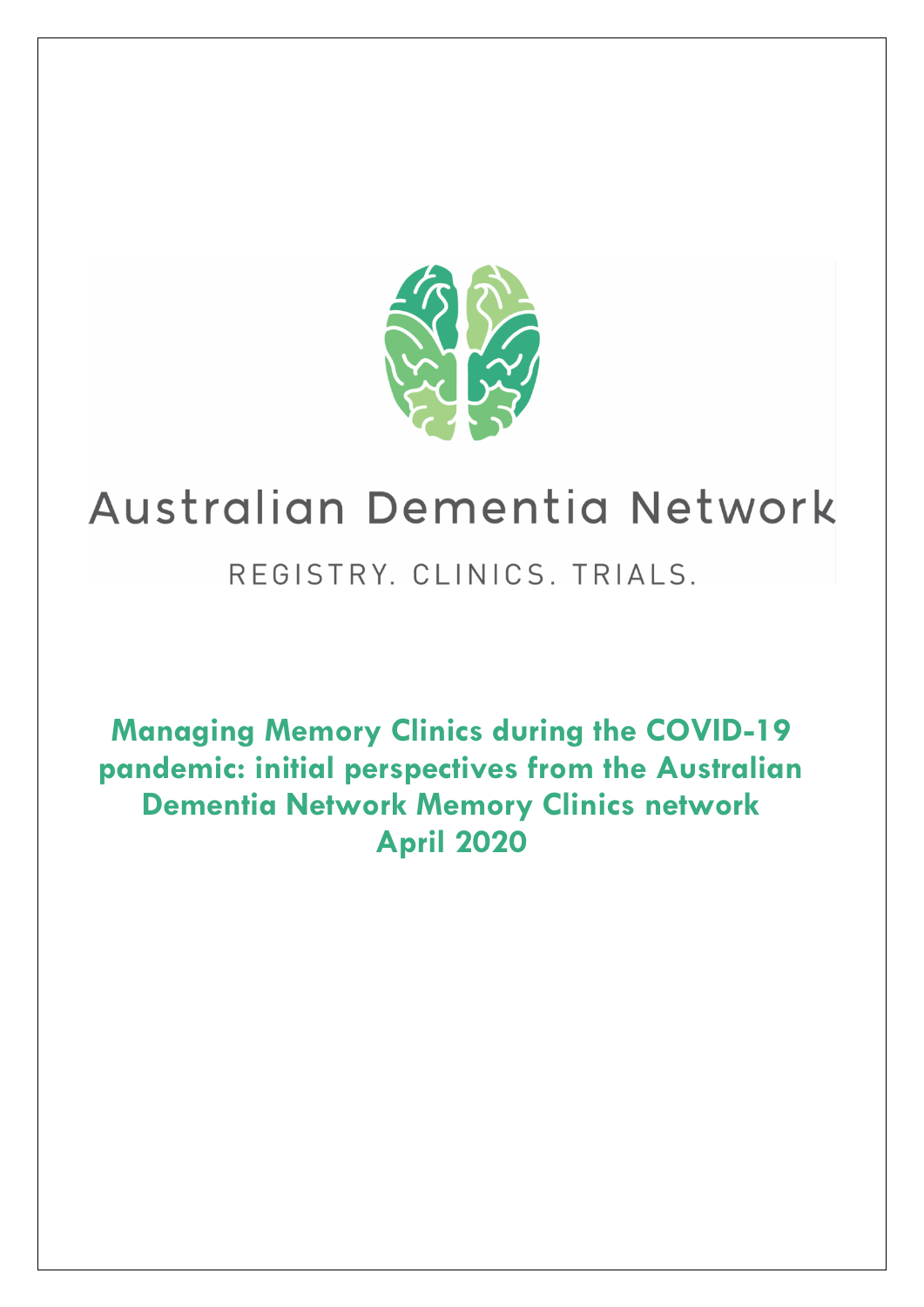

### **Managing Memory Clinics during the COVID-19 pandemic: initial perspectives from the Australian Dementia Network Memory Clinics network - April 2020**

### **Learnings from the first weeks of clinical practice in times of COVID-19**

COVID-19 is posing exceptional challenges to Australian healthcare. The diagnosis and care of people with dementia and cognitive decline is no exception. With older adults being at particular risk of developing serious illnesses due to a COVID-19 infection, specialised services for the assessment of dementia and cognitive decline (hereafter: Memory Clinics) need to find new ways to provide essential services to their clients. Conflicting recommendations and regulations across Australia increase uncertainty among Memory Clinic clinicians and clients. Here, we summarise our learnings from national stakeholders regarding adaptations to practice and care to date. This document was developed to provide some guidance and support for clinicians in this challenging time. The recommendations and advice below are subject to change as this is a rapidly evolving field and guidelines need to be adjusted to the latest evidence and recommendations by the Australian Government.

### **KEY LEARNINGS**

- **1.** The large majority of memory clinics have ceased all but urgent face-to-face assessments.
- **2.** Liaison with primary care and screening systems are being utilized to triage referrals.
- **3.** Dementia Australia has increased its support services for those in need. Extra care packages may need to be put in place for those living alone, and/or those feeling anxious or socially isolated.
- **4.** Dementia Australia are continuing to offer certain carer support groups via online platforms
- **5.** Telehealth services are now being deployed for initial screening assessments.
- **6.** Neuropsychologists are well placed to adapt their practice and conduct web-based assessments, as well as offer cognitive rehabilitation.
- **7.** Peer support networks are being established for those seeking support.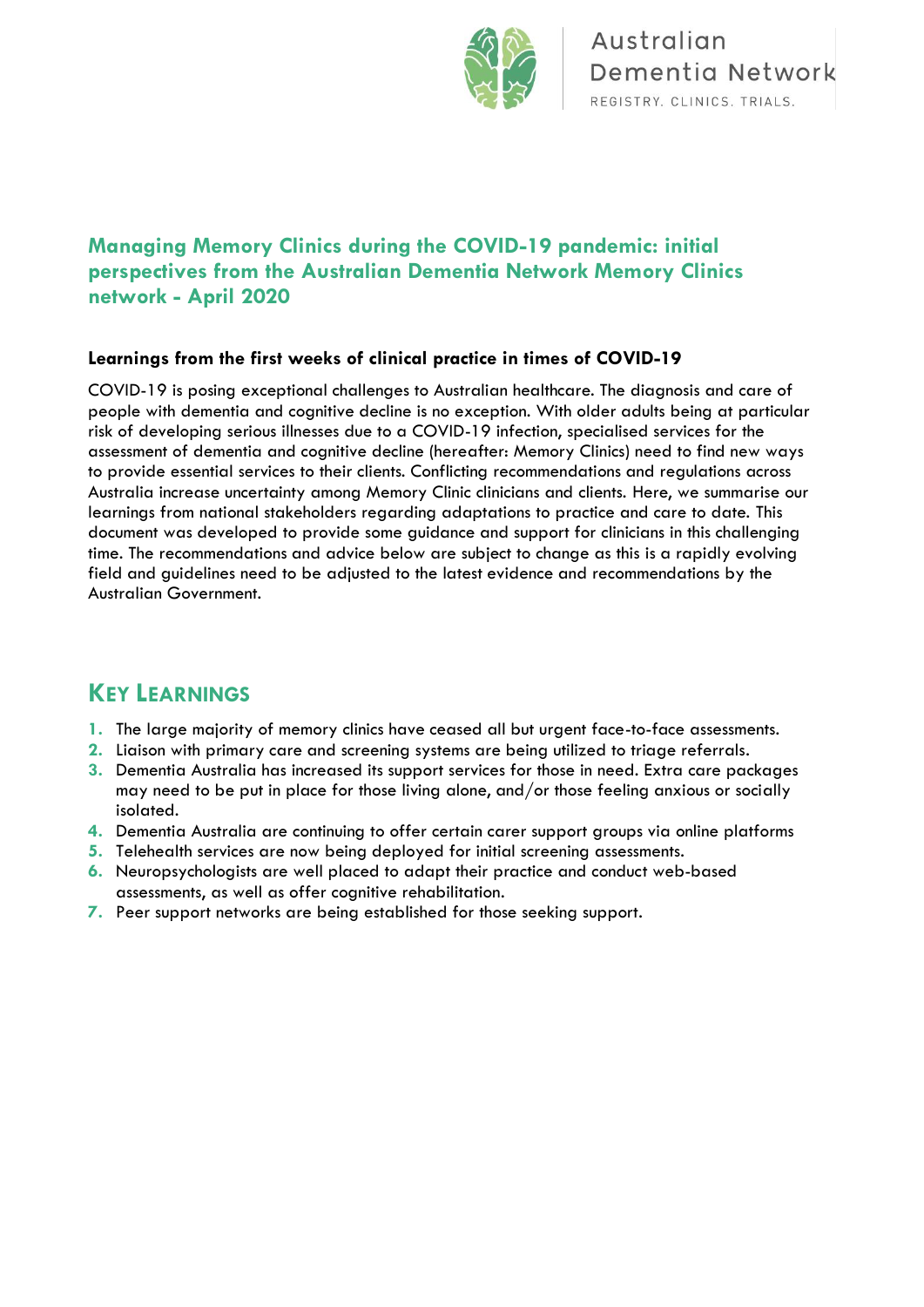# **TABLE OF CONTENTS**

### <span id="page-2-0"></span>**INTRODUCTION**

Coronaviruses are a large family of viruses that cause respiratory infections ranging from common cold symptoms to serious diseases (e.g., pneumonia). COVID-19 is the disease caused by a new coronavirus that has led to a worldwide pandemic. The risk of serious illness from COVID-19 increases with age and in those with underlying health conditions that affect the respiratory system or immune system.

People living with dementia or cognitive impairment may have difficulty understanding and following health instructions. They may find it difficult to communicate that they are feeling unwell and accurately describe their symptoms. This is especially so where there is a limited capacity to communicate verbally or express pain and discomfort. In this situation, observation by someone who knows the person with dementia may assist in identifying changes in their health status. The stressful situation, increased anxiety and social isolation may also make people with cognitive decline or dementia more vulnerable to physical and mental health issues, and place strain on carers.

Social distancing, less involvement of extended family and the closure of non-essential medical services and re-deployment of clinical staff to frontline medical services is posing unprecedented challenges for Memory Clinics. This perspective paper was developed to summarise some of the clinical practice adjustments Memory Clinics have already deployed. It is hoped that the sharing of this information will provide some initial guidance and support and reduce common uncertainties among Memory Clinic staff and clients. Additionally, this document will also provide a basis for a future response plan that might be useful if a similar health emergency situation occurs again.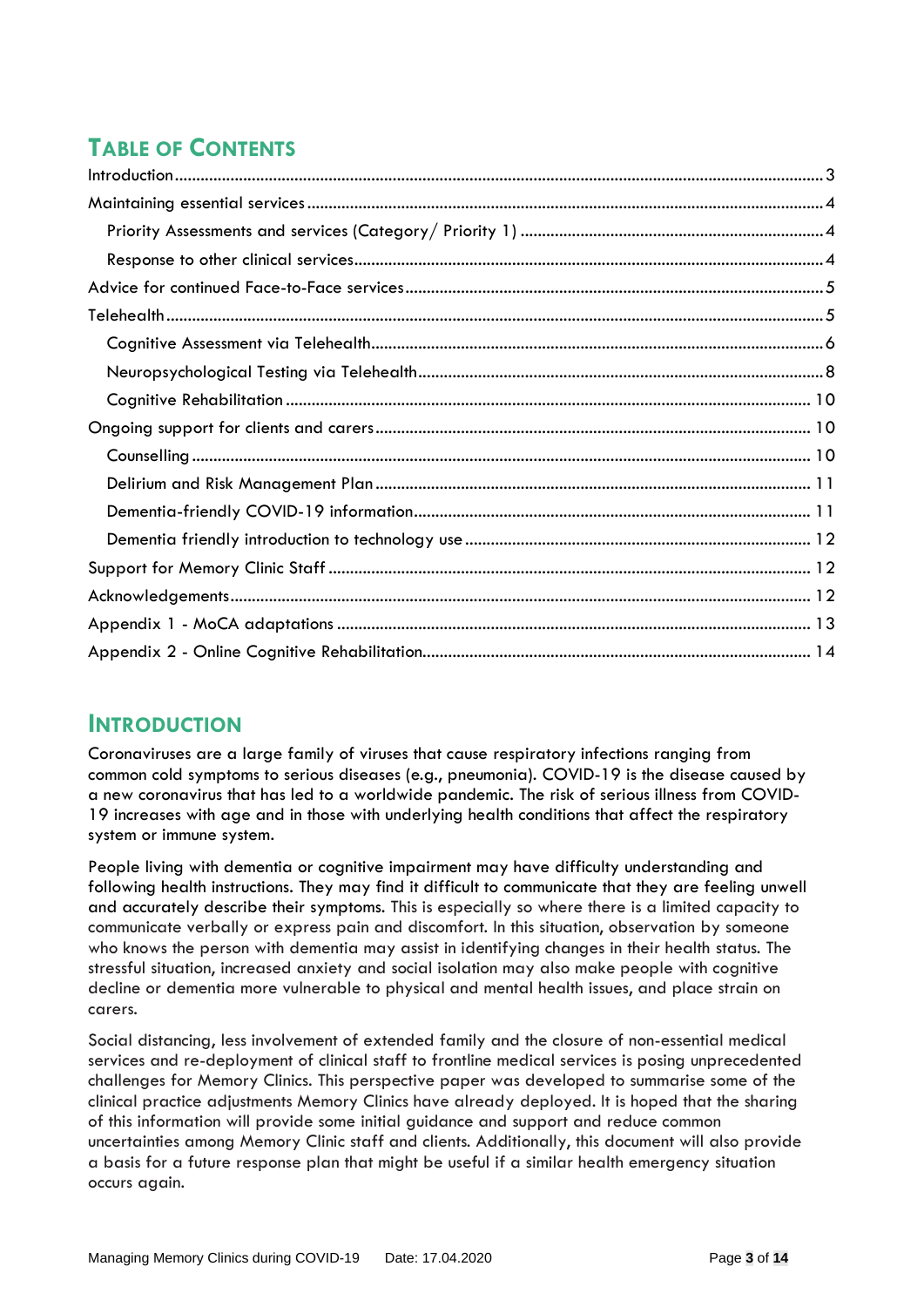### <span id="page-3-0"></span>**MAINTAINING ESSENTIAL SERVICES**

### <span id="page-3-1"></span>**PRIORITY ASSESSMENTS AND SERVICES (Category/ Priority 1)**

Memory clinics have articulated that services have needed to be prioritised. Most clinics have stopped the assessment of new clients, but this will need to be reviewed on an ongoing basis and depending on the duration of the pandemic. However, referrals from high priority cases (i.e., often referred to as **category/ priority 1 in some states)** will still be considered for assessment via telephone or web-based telehealth, or face-to-face where necessary. The general 'rule of thumb' is that if the referral could result in presentation to an emergency department, it is deemed high priority, as follows:

- Presence of **concerning features** (may include but not limited to):
	- Behavioural and Psychological Symptoms of Dementia (BPSD) moderate to severe stage include rapidly evolving (over weeks);
	- Unresolved safety concerns in current living situation (patient or caregiver):
	- At risk (e.g., suspected self-neglect, abuse);
	- Rapidly evolving cognitive or behavioural problems (over weeks);
	- Significant care-giver burden (i.e. to avoid admission);
	- Suspected young onset dementia (YOD). Assessment of people with suspected YOD may be considered higher priority if their current employment is in jeopardy or they are at risk of financial exploitation or losing secure accommodation
	- Possible delirium, where telephone screen could be helpful.

Verbal discussion with the referring GP/ medical practitioner/referrer is recommended to support the triaging process.

• Many questions may be able to be resolved via secondary consultation rather than face to face assessment

Assessments conducted during the period of COVID-19 restrictions focus on symptom urgency and the development of strategies to manage the symptoms rather than on the establishment of a firm diagnosis. Capacity assessments may be considered higher priority if the person is at immediate risk (i.e. unable to manage complex health needs which may necessitate medical admission, imminent risk of loss of secure housing, financial exploitation, physical/emotional abuse).

Clients may need to be re-contacted for a more comprehensive diagnostic or multidisciplinary assessment after COVID-19 restrictions are lifted.

<span id="page-3-2"></span>Utilising remote assessment measures where caregivers, family members or other loved ones living with or caring for a person with dementia can respond to specific questions that will provide an objective account of change in physical health, daily life activities, cognition, behaviour, neuropsychiatric condition, and social engagements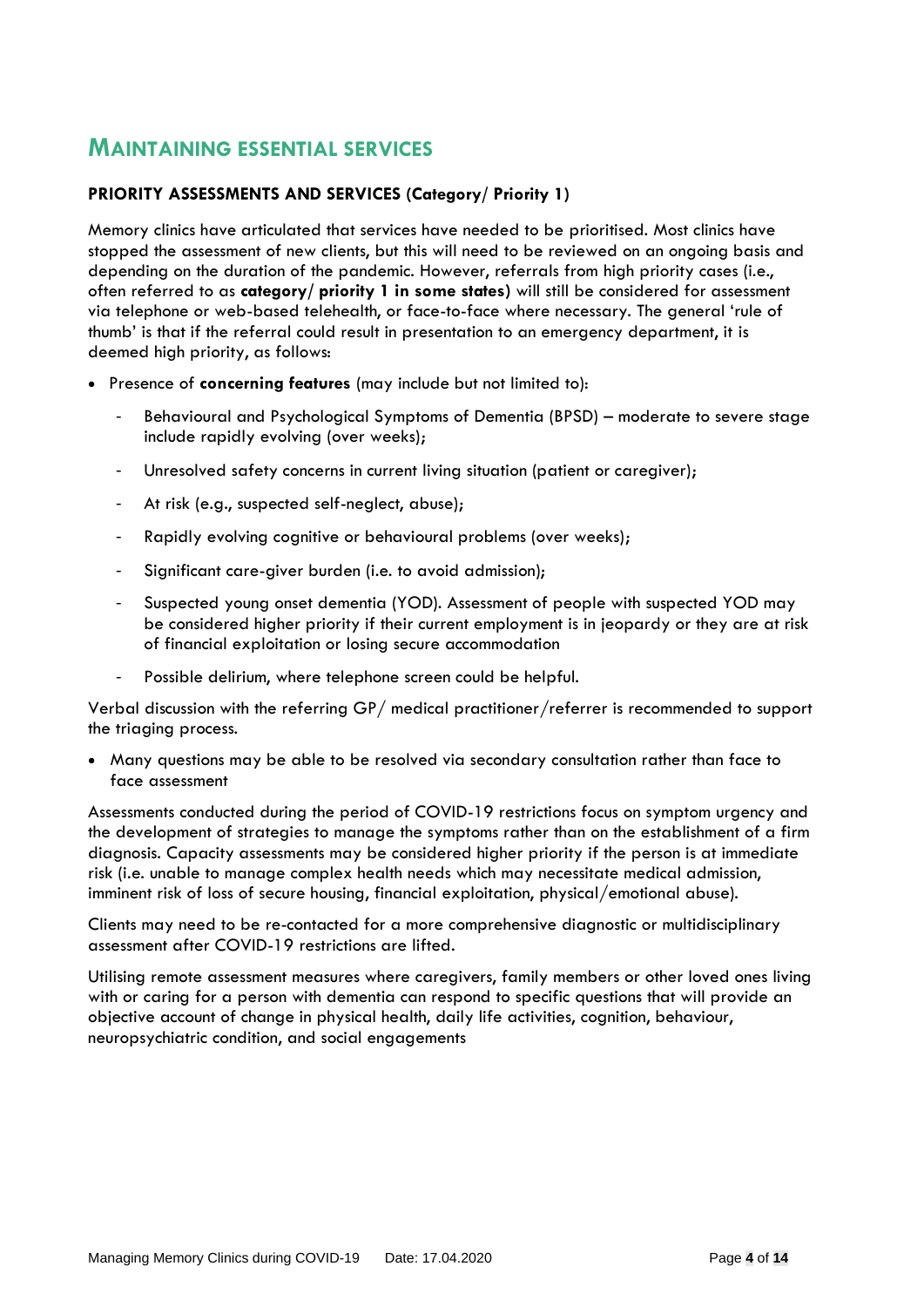#### **RESPONSE TO OTHER CLINICAL SERVICES**

Adaptations to a variety of other clinical services have been made as follows:

- **Follow-up assessments:** These can be continued via telephone or telehealth whilst Memory Clinic staff are available
- **Medication reviews:** Most clinicians have transitioned to medication reviews via telephone or telehealth, which can continue whilst Memory Clinic staff are available.
- **Driving assessments:** Given spatial/social distancing, there is less reason for people to be on the road. However, older people may be more isolated due to lack of family visits etc., and therefore may still drive. While initial discussions about driving can be made via telephone or web-based telehealth, OT's have generally stopped assessments and online driving tests are suspended. It is suggested that if there is any reason for concern, clinicians should advise clients to cease driving until an assessment can be arranged. Referral to the state driving authority should continue to be sent in a timely manner, to ensure a timely review by the driving authority.
- **Residential facilities:** Concerns were raised about social isolation in residential facilities. Memory clinic staff may need to liaise with residential facilities to provide advice and encourage them to use technology to enable family interactions and prevent social isolation. Staff in residential care facilities may require consultation from memory clinics to assist them in providing practical emotional and behavioural support to distressed residents with cognitive limitations. Memory clinics are well suited to provide appropriate resources/fact sheets regarding COVID-19 for people with cognitive impairment.

### <span id="page-4-0"></span>**ADVICE FOR CONTINUED FACE-TO-FACE SERVICES**

In general, the advice of the local health department should be followed, wherever possible, and it is noted that this advice is changing rapidly. Some measures that have already been undertaken in Memory Clinics to protect the health of clients and staff include:

- Temperature measured upon arrival
- Adherence to physical distancing requirements in assessment room, including 1.5 metres distance between the clinician and the client.
- Keep face-to-face contact brief, to allow necessary assessment and consider remainder of assessment via phone or telehealth.
- Adherence to PPE guidelines as outlined by the federal Department of Health (DoH) and Health Service.
- If the client is COVID positive, NO face-to-face contact is recommended until they test negative. If the client must be seen, appropriate PPE must be worn and health guidelines adhered to with face-to -face contact ideally less than 15 minutes duration.
- Reduced staff to ensure social distancing.
- Regular disinfection of surfaces and test materials using appropriate disinfectant
- Cover mouth and nose when cough and sneeze
- Do not touch face or mouth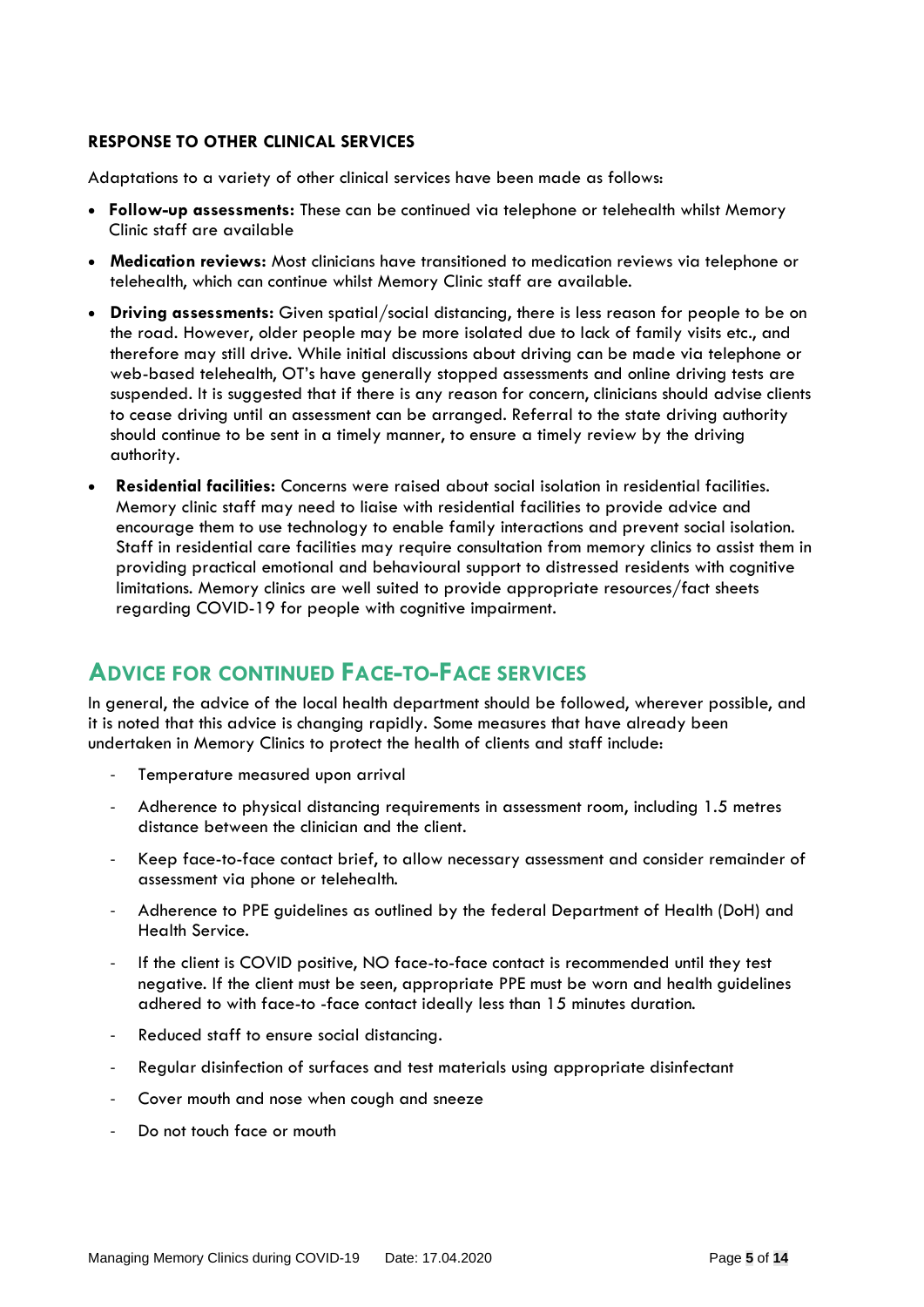- Adherence to hand hygiene. Soap and water or hand wash is more effective than hand sanitizer alone. Hands should be washed for a minimum of 20 seconds under running water and dried with a disposable paper towel, in accordance with the DoH guidelines.
- Translated dementia-friendly information on COVID-19 could be useful
	- Victorian Health Department published resources in different languages: <https://www.dhhs.vic.gov.au/translated-resources-coronavirus-disease-covid-19>
	- WA Health Department [https://www.wa.gov.au/organisation/department-of-the-premier-and-cabinet/covid-19](https://www.wa.gov.au/organisation/department-of-the-premier-and-cabinet/covid-19-coronavirus-advice-other-languages) [coronavirus-advice-other-languages](https://www.wa.gov.au/organisation/department-of-the-premier-and-cabinet/covid-19-coronavirus-advice-other-languages)
- Department of Health's "infection control training" for health care workers might be useful for staff still assessing clients in face-to-face meetings

<https://www.health.gov.au/resources/apps-and-tools/covid-19-infection-control-training>

### <span id="page-5-0"></span>**TELEHEALTH**

There are a number of platforms available for telehealth services and clinicians should check with their local health services regarding which ones are endorsed. Ideally, platforms should meet the security and privacy standards of the Department of Health and the Privacy Act 1988.

Examples:

- Videocall via "Healthdirect" most preferred option at CDAMS clinics this has good data security and easy to use
- Zoom for Healthcare
- Doxy.me
- Skype for business accepted by some service providers (e.g., NSW Health)
- PEXIP (e.g., recommended by NSW Health)

It is noted that there have been some data security issues raised regarding *Zoom* or *MS Teams* and so these may not be accepted by health care services. In the short term, it might be possible to use these platforms if more secure options are not available. *However, you will need to check with your health service if you have approval to use these platforms.* However, clients would need to be advised about data security concerns and clinicians should check with management regarding their choice

It is noted that during COVID-19, there is less access to family members for corroborative histories. This could be alleviated by inviting family members to part of the interview or seeking consent to contact family members individually.

It is important that any telehealth service is tested with clients beforehand, and to specify phone details, the physical address of the person when they are receiving the consult and an email address as a back-up plan. In addition to feasibility and logistics, clinicians should ensure they have received training on best practice, privacy/confidentiality, ethics and record keeping. General guidelines for the use of Telehealth services for clinicians and clients can be found in a separate document we developed

[https://www.australiandementianetwork.org.au/2020/04/17/covid19-using-telehealth-for-memory](https://www.australiandementianetwork.org.au/2020/04/17/covid19-using-telehealth-for-memory-clinic-consultations-advice-sheet/)[clinic-consultations-advice-sheet/.](https://www.australiandementianetwork.org.au/2020/04/17/covid19-using-telehealth-for-memory-clinic-consultations-advice-sheet/)

<span id="page-5-1"></span>Where there is difficulty accessing or utilizing telehealth, telephone should be the default.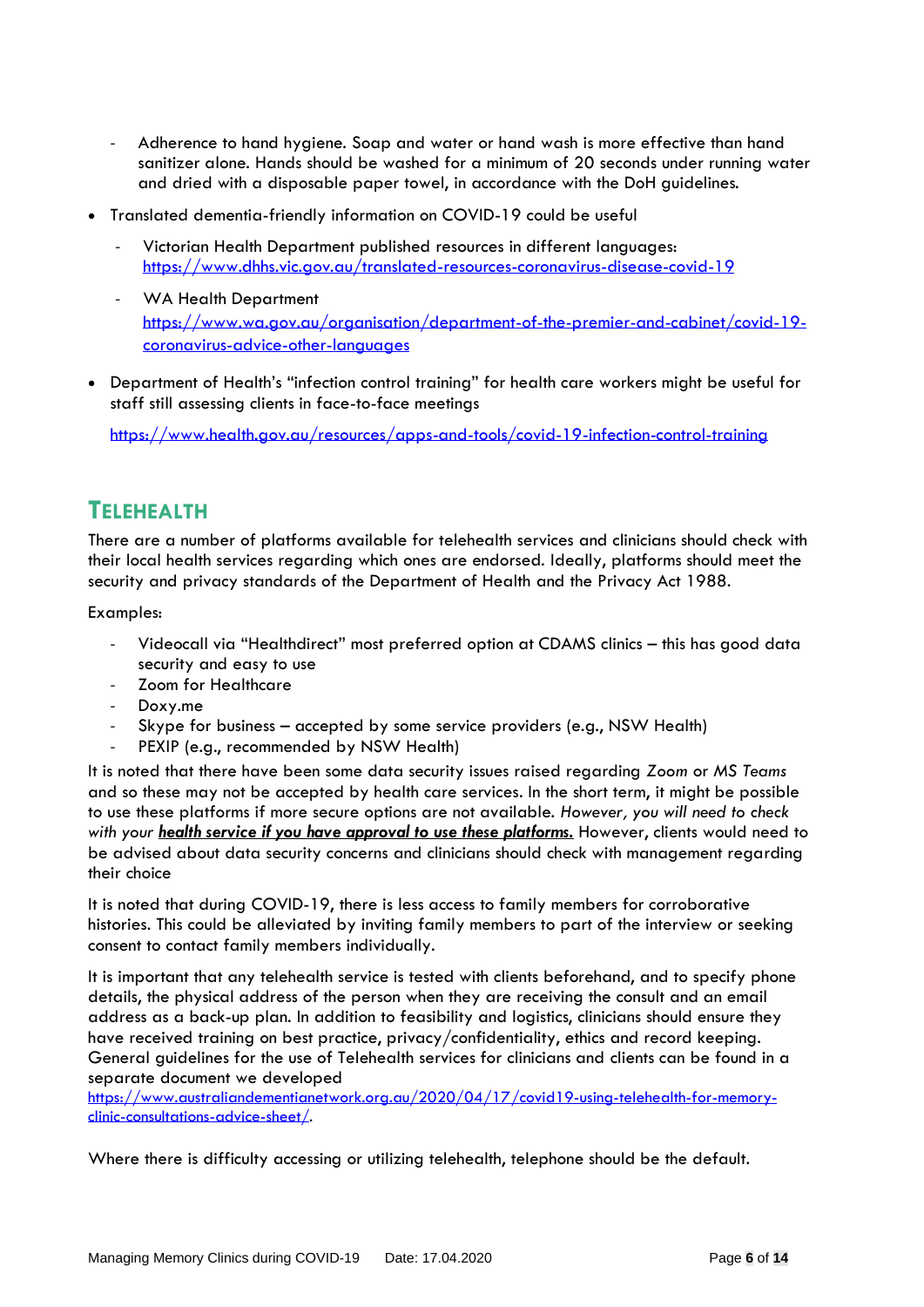### **COGNITIVE ASSESSMENT VIA TELEHEALTH**

Many clinicians are seeking solutions for either telephone based or web/video-based telehealth cognitive assessments. There are a number of options:

#### **Basic screening tools**

#### **Telephone:**

In general, cognitive screening tools may lack sensitivity for dementia especially in highly educated individuals. However, for the general population, some telephone-based assessments can provide useful cut-scores for dementia.

- Telephone Interview for Cognitive Status (TICS): The TICS-M has been examined in the Australian population and includes a delayed recall memory component. Norms are available from the CHEBA website:<https://cheba.unsw.edu.au/research-groups/neuropsychology>
- The full TICS may require a license but may also be useful and has shown to have equivalency scores with MMSE. [https://www.parinc.com/Products/Pkey/445.](https://www.parinc.com/Products/Pkey/445)
- Telephone MoCA: MoCA copyright owners have advised that people could utilise the MoCA without visual elements. This is scored out of 22 and has a cut off of  $\geq$ 18. Note also that the blind version (Mini-MoCA) could be used and takes ~5mins to administer. This is scored out of 15 with scores  $\geq 11$  considered 'normal'. This can be downloaded from the MoCA website. <https://www.mocatest.org/> Note that the MoCA has also been translated into many languages and can be used for clients with a culturally and linguistically diverse background. Note that training for the MoCA is now required for health professionals (neuropsychologists an exception).
- Other telephone options are available and have been reviewed elsewhere, see: Castanho et al (2014): Telephone-based screening tools for mild cognitive impairment and dementia in aging studies: a review of validated instruments. *Frontiers in Aging Neuroscience*, 6. DOI=10.3389/fnagi.2014.00016.

URL=https://www.frontiersin.org/article/10.3389/fnagi.2014.00016.

#### **Video conferencing:**

- Audio-visual (web-based telehealth options). MoCA copyright owners have also suggested the MoCA can be adapted. Instructions are provided in Appendix 1 and via this link: [https://mailchi.mp/mocatest/remote-moca-testing?e=e2e6093124.](https://protect-au.mimecast.com/s/G73_CWLVXkUPoDg5hxaT2Z?domain=mailchi.mp)
- App-based tests may not be suitable if the client is required to download and administer it, though this potentially could be done with guidance.
	- There is also an app available for the MoCA
	- The mobile ACE-III is currently under maintenance. The paper-pencil-version can be downloaded from the FRONTIER website [\(https://www.sydney.edu.au/brain](https://www.sydney.edu.au/brain-mind/resources-for-clinicians/dementia-test.html)[mind/resources-for-clinicians/dementia-test.html\)](https://www.sydney.edu.au/brain-mind/resources-for-clinicians/dementia-test.html) – no specific instructions for the administration via audio-visual based telehealth.
	- The Neuropsychiatry Unit Cognitive Screen (NUCOG). The NUCOG is free on iPad or you can purchase test forms. Certain tasks are more difficult via videoconference, including left/right orientation and discrimination to check for neglect.
- Clients with a culturally and linguistically diverse (CALD) background: the RUDAS has been proven to be a reliable screening tool when administered via videoconference, see: <https://journals.sagepub.com/doi/full/10.1258/jtt.2012.SFT113>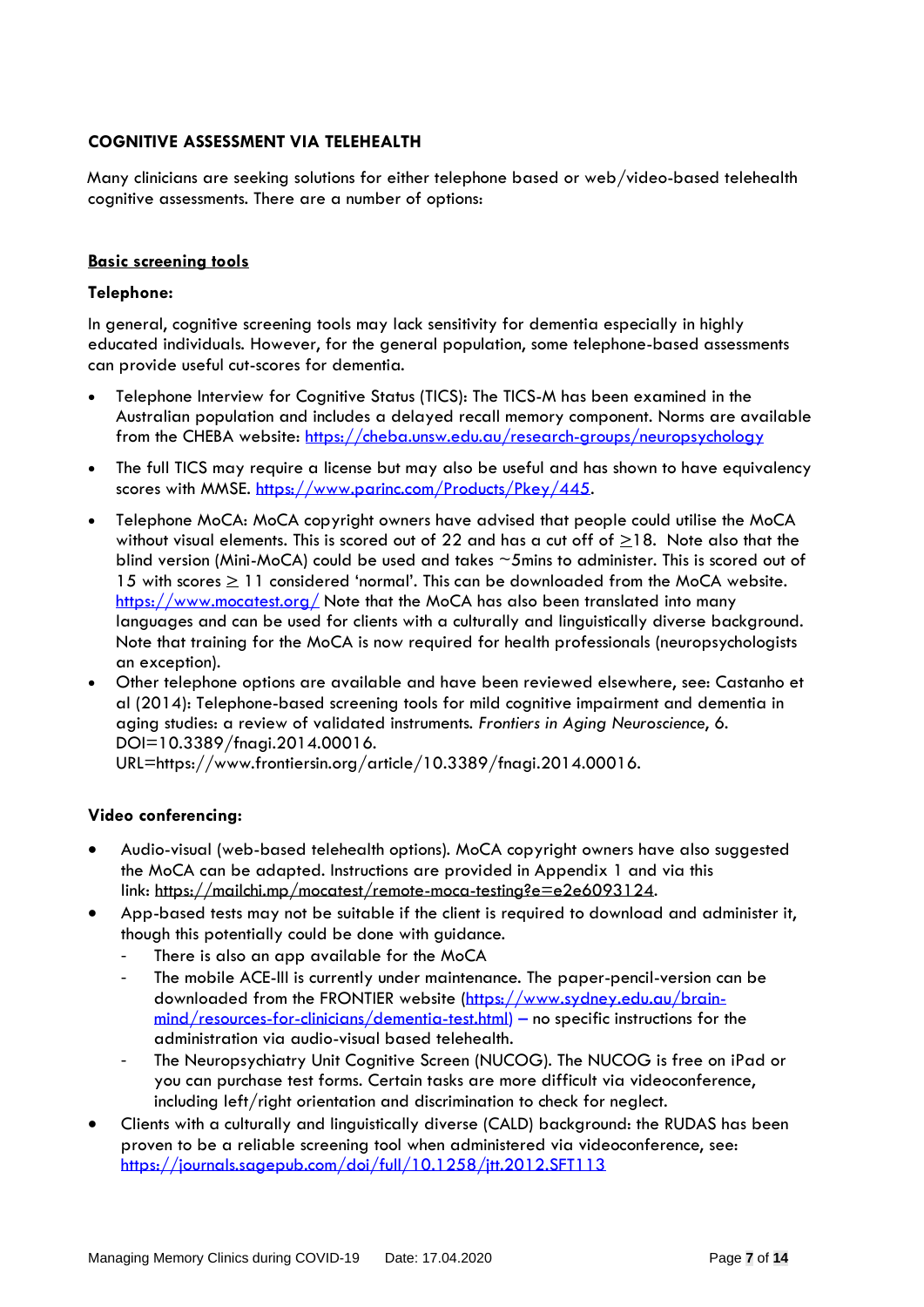- Aboriginal and Torres Strait Islander (ATSI) clients: The KICA-Cog has not been formally adapted or investigated for its reliability in telehealth use BUT with simple adaptions it can be used (Kate Smith, Dina LoGiudice, personal communication 08.04.2020)
	- Hiding objects recall task: use current adaption for poor vision and name objects that the client needs to remember.
	- Praxis task: may be left out or can be conducted if client has the required common objects at home.
	- KICA Screen (short version of KICA-Cog) can be used via telehealth with no adaptions required.

### <span id="page-7-0"></span>**NEUROPSYCHOLOGICAL TESTING VIA TELEHEALTH**

Telephone interviews are more limited than telehealth videoconferencing for formal neuropsychological assessments. Visual resources cannot be shared via telephone and it cannot be guaranteed that for auditory memory tests, results are not being written down. However, some auditory tests could be administered and neuropsychologists could also draw on qualitative interview experience to provide insights.

Many models of teleneuropsychology assessment show good feasibility, reliability and validity, and that such services are well accepted by clients. Some more extensive models of teleneuropsychology assessment have utilized remote testing sites where there are trained facilitators that give test materials to clients under a neuropsychologist's guidance. However, these are not necessarily options during COVID-19. It is prohibited to send copyrighted test forms out to clients, under any circumstances, and telephone options are more limited than video conferencing options. Despite certain limitations, there are **many tests that can be used via a telehealth platform.** Many test companies have made modifications to standard test administration permissible during the COVID-19 pandemic. As an example, please see Pearson letter of no objection for guidelines.

<http://www.pearsonclinical.com.au/filemanager/uploads/Letter-of-no-objection.pdf>

Table 1 lists some examples of tests that have been formally validated for face-to-face and telehealth use with people over 55years (cognitive normal, MCI, mild/moderate dementia; see Brearly et al., 2017 for a review) and test instruments that have not been formally validated yet, but have been successfully used via telehealth in the target population (e.g., anecdotal evidence from clinical practice and research work).

We acknowledge that there might be additional test instruments that can be used when conducting teleneuropsychology assessments in the COVID-19 era (e.g., tests that do not require extensive material). It is up to the individual clinician to make sure they administer the tests in an ethical, reliable, valid and secure fashion and that they do not breach copyright guidelines.

**Note:** Precautions need to be made with the test interpretation for all tests that have not been formally validated. Diagnostic opinion is withheld if there are concerns regarding the validity of the assessment.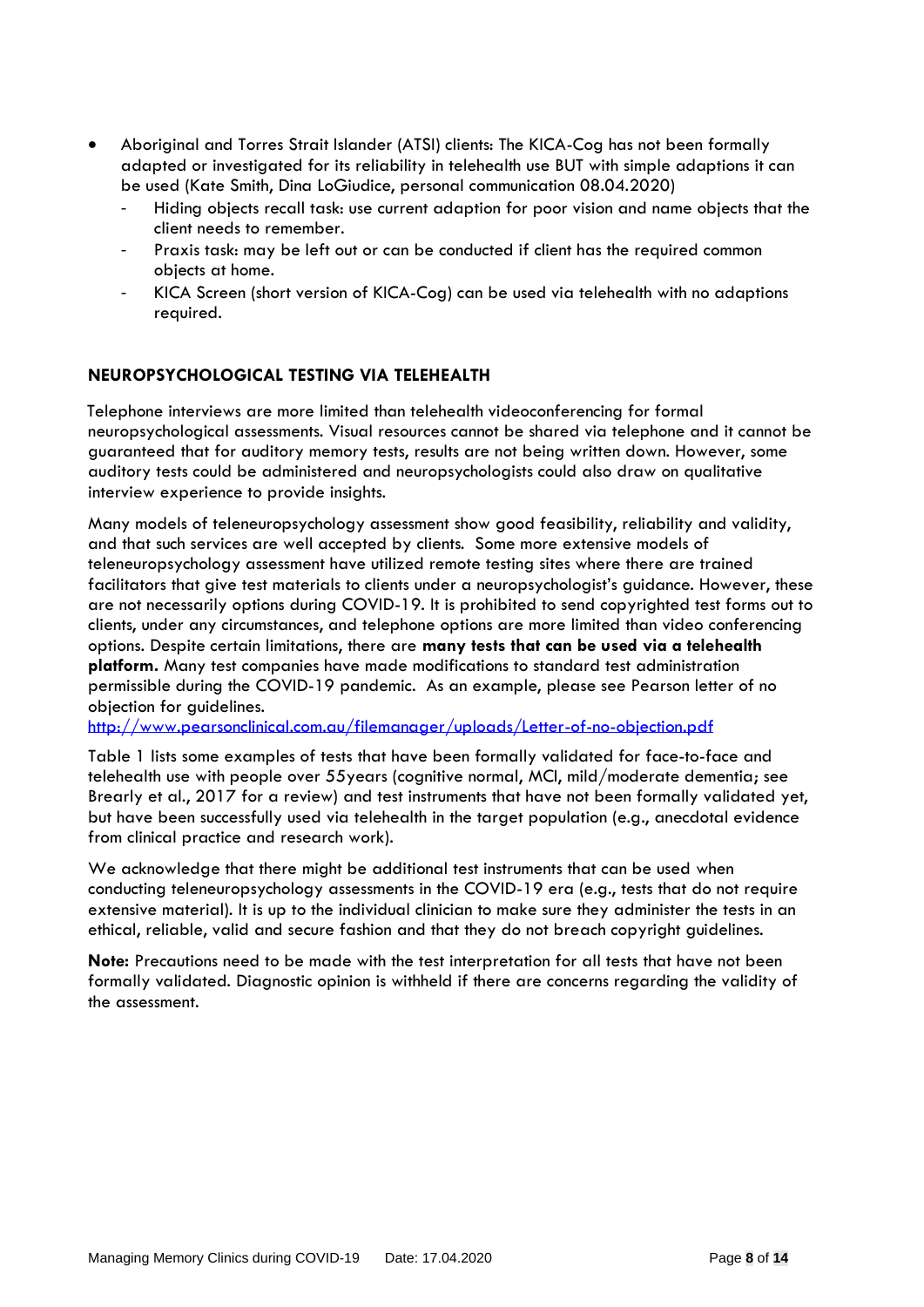| <b>Domain</b>             | <b>Neuropsychological Test</b>                                                    |                                                                                       |  |
|---------------------------|-----------------------------------------------------------------------------------|---------------------------------------------------------------------------------------|--|
| tested                    | <b>Validated</b> for telehealth                                                   | Not formally validated but have                                                       |  |
|                           |                                                                                   | been successfully used via telehealth                                                 |  |
|                           |                                                                                   | in MCI and Dementia populations                                                       |  |
| <b>Screening</b><br>tools | <b>Rowland Universal Dementia Assessment</b><br>Scale (RUDAS) (Wong et al., 2012) | Addenbrooke's Cognitive Examination III<br>$(ACE-III)$                                |  |
|                           | Mini Mental State Examination (MMSE)<br>(small discrepancies observed in          | Montreal Cognitive Assessment for Dementia<br>(MoCA) / new adapted version for audio- |  |
|                           | videoconferencing settings e.g., Brearly, et                                      | visual conference (see Appendix 1)                                                    |  |
|                           | al., 2017)                                                                        | Kimberley Cognitive Assessment - KICA-Cog                                             |  |
|                           |                                                                                   | (with restrictions mentioned above)<br>KICA-Screen                                    |  |
|                           |                                                                                   | Neuropsychiatry Cognitive Examination                                                 |  |
|                           |                                                                                   | (NUCOG)                                                                               |  |
| Repeatable                | Repeatable Battery for the Assessment of                                          |                                                                                       |  |
| <b>Batteries</b>          | Neuropsychological Status (RBANS)                                                 |                                                                                       |  |
| Premorbid                 | (Galusha-Glasscock et al., 2016)<br>WAIS-III: Vocabulary (Hildebrand et al.,      | Wechsler Test of Adult Reading (WTAR)                                                 |  |
| <b>Functioning</b>        | 2004                                                                              | Test of Premorbid Function (TOPF)                                                     |  |
|                           |                                                                                   | National Adult Reading Test (NART)                                                    |  |
| <b>Orientation</b>        |                                                                                   | <b>WMS-III Orientation</b>                                                            |  |
| <b>Attention and</b>      | Digit Span Forwards and Backwards (e.g.,                                          | <b>WMS-III Mental Control</b>                                                         |  |
| Working                   | Cullum et al., 2014)                                                              | <b>WAIS-IV Arithmetic</b>                                                             |  |
| Memory<br>Speed of        |                                                                                   | Symbol Digit Modalities Test - Oral and                                               |  |
| Processing                |                                                                                   | Written                                                                               |  |
| Memory                    | RAVLT (e.g., Hildebrand et al., 2004)                                             | <b>CVLT: Short and Long Forms</b>                                                     |  |
|                           | HVLT-R (e.g., Cullum et al., 2014)                                                | WMS-IV: Logical Memory   & II                                                         |  |
|                           |                                                                                   | Rey Complex Figure: 3' & 30" Recall                                                   |  |
| Speech and                | Boston Naming Test (e.g., Cullum et al.,                                          | Sydney Language Battery                                                               |  |
| Language                  | 2006, Brearly, et al., 2017)<br>Category Fluency (e.g., Cullum et al., 2006       | Cookie Theft Picture                                                                  |  |
|                           | [fruits, vegetables]; Cullum et al., 2014                                         |                                                                                       |  |
|                           | [animals])                                                                        |                                                                                       |  |
| Visuospatial              | <b>Clock Drawing (small discrepancy</b>                                           | Simple Copy                                                                           |  |
| <b>Functioning</b>        | observed in videoconference settings, e.g.,                                       | Rey Complex Figure Copy                                                               |  |
|                           | Cullum et al., 2014, Brearly, et al., 2017)                                       |                                                                                       |  |
|                           | WAIS-III Matrix Reasoning (e.g.,<br>Hildebrand et al., 2004)                      |                                                                                       |  |
| <b>Executive</b>          | Oral Trails (Wadsworth et al., 2016)                                              | WAIS-IV: Comprehension and Similarities                                               |  |
| <b>Functioning</b>        | Letter Fluency/COWAT (e.g., Cullum et al.,                                        | Haylings Sentence Completion Test                                                     |  |
|                           | 2014 [FAS])                                                                       |                                                                                       |  |

#### **Table 1: NEUROPSYCHOLOGY TEST LIST OPTIONS**

#### **Not possible for at home assessment without an assistant**: Block Design

For further references on Telehealth and neuropsychology testing see *Cullum et al. (2014), JINS; Gallusha-Glassock et al. (2016) Arch Clin Neuropsy; Wadsworth et al. (2016), Arch Clin Neuropsy; Brearly et al. (2017).*

**Note**: Psychologists delivering telepsychology services must apply the same ethical and professional standards of care and professional practice that are required when providing inperson psychological services. They must seek informed consent that specifically addresses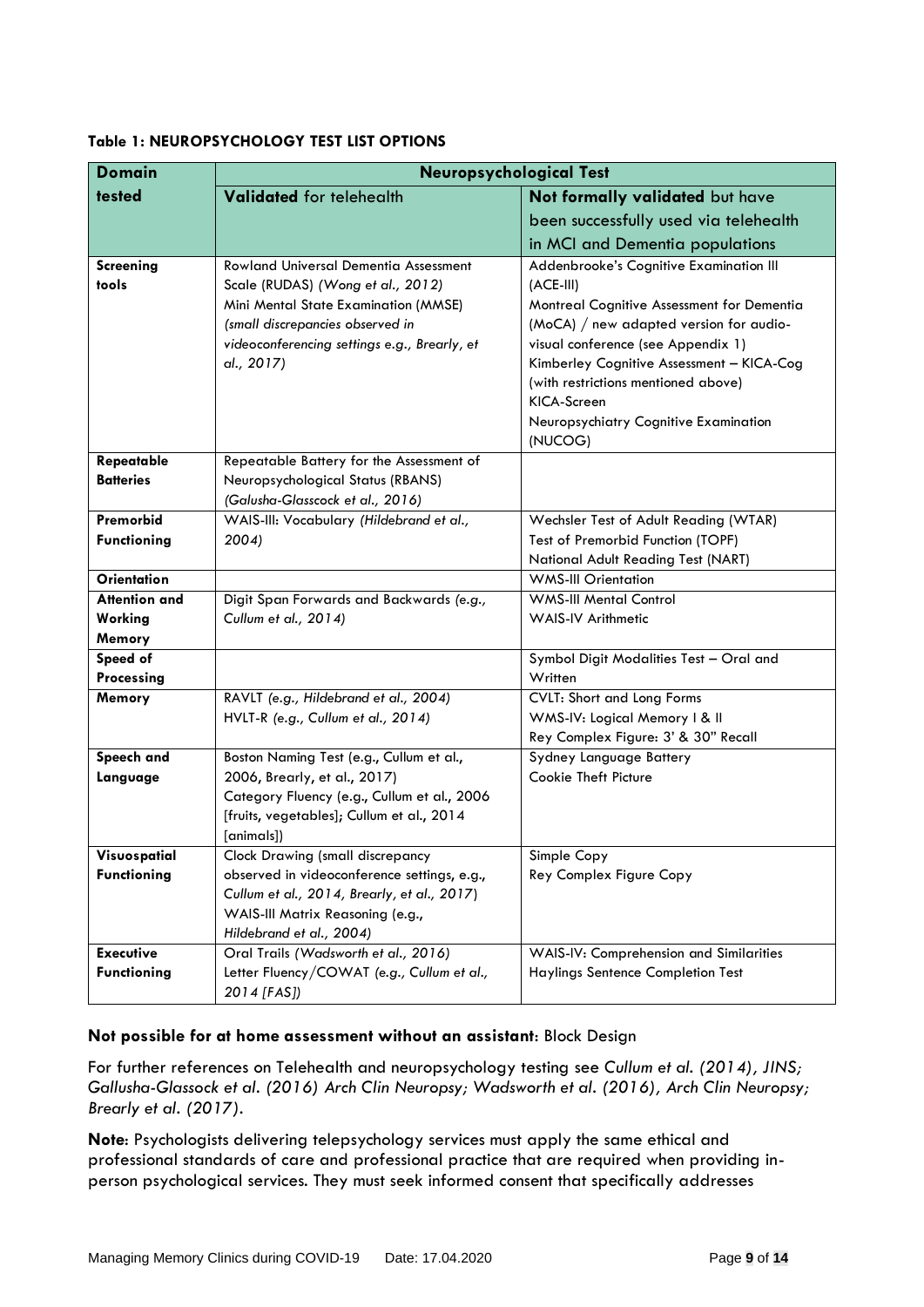concerns pertaining to telehealth services and must make reasonable efforts to protect the confidentiality of the data and information relating to their clients and inform them of any potential risks of loss of confidentiality. The Australian Psychological Society will shortly release full guidelines on this topic.

#### **For all neuropsychological assessments it is advised that**:

- The client/family are called prior to the assessment to check on their current needs during the COVID-19 pandemic
- The client is given the option as to whether they would like to proceed with a telehealth assessment, with an explanation of the other potential referral options
- Telephone screening is conducted prior to check for client suitability
- An explanation regarding the purpose of the assessment is given to the client/family/service provider with appropriate verbal/written pre-briefing
- Verbal and written consent is obtained prior, with explanation of confidentiality, constraints and potential risks using a telehealth medium
- The client has access to suitable technology and a stable internet connection
- The client has access to a quiet and confidential space in the home environment
- The client has access to a family member to assist if required, and this person is educated about their role in the assessment process
- The phone number, email address and physical address of the client is obtained prior to the telehealth assessment
- The clinician has familiarity and competence with the telehealth platform
- The clinician receives appropriate supervision if they are conducting diagnostic assessments via telehealth
- Consideration is given to use permissible online stimulus books when they become available, such as those available through Pearson's Q-Global platform
- Non-copyrighted test forms should be sent out in a sealed envelope with explicit wording that the envelope should not be opened until the Psychologist instructs them to do so
- Non-copyrighted forms should be returned via pre-paid registered post
- Another alternative for non-copyrighted forms is that a screenshot is taken by the examiner and the document is witnessed to be shredded by the client
- Copyrighted forms and materials are not to be sent out
- De-briefing is conducted post-assessment with appropriate follow-up and feedback planned.
- Reporting of findings should describe that the assessment was conducted via videoconference and outline any issues that may compromise validity of test findings
- Appropriate caution in interpreting test findings should be clearly stated
- <span id="page-9-0"></span>• Other qualitative information, assessments and investigations can be used to guide clinical opinion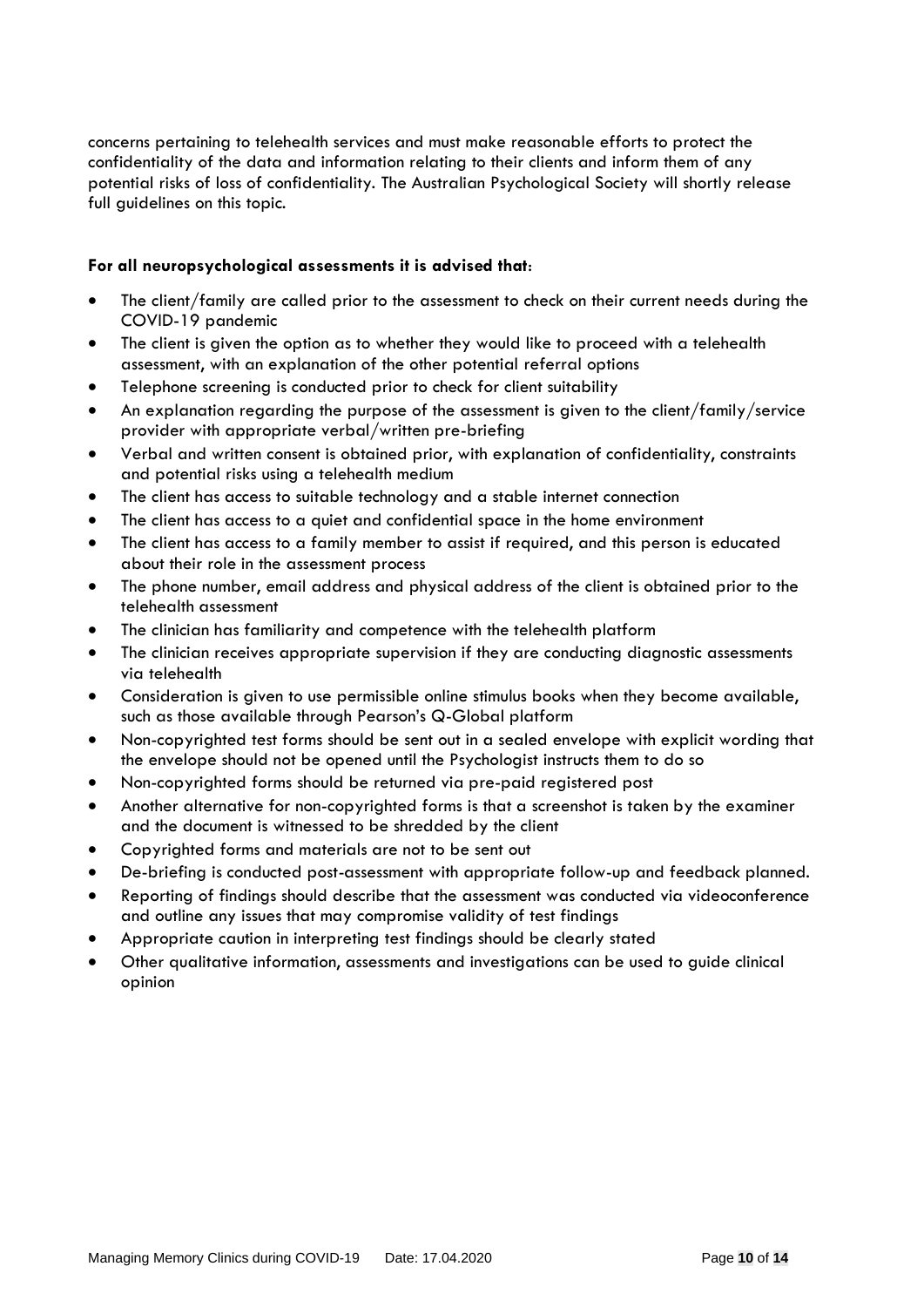#### **COGNITIVE REHABILITATION**

The *British Psychological Society Division of Neuropsychology* recently (April 2020) concluded that there is preliminary evidence that cognitive rehabilitation interventions can be delivered using a telehealth approach. Some resources already exist in the Acquired Brain Injury area that could be utilized and/or adapted (contact Dr Dana Wong, E: D.Wong@latrobe.edu.au). In addition, there is a web-based research program at the University of Sydney seeking to evaluate the utility of an online Healthy Brain Ageing Program (contact: [Haley.LaMonica@sydney.edu.au](mailto:Haley.LaMonica@sydney.edu.au) and see Appendix 2.

### <span id="page-10-0"></span>**ONGOING SUPPORT FOR CLIENTS AND CARERS**

#### <span id="page-10-1"></span>**COUNSELLING**

There is a need to provide counselling for carers and clients with dementia during COVID-19 via phone. There is a real risk of increased anxiety and isolation at this time. Dementia Australia has extended its support and counselling services for the time of the COVID-19 pandemic. Many carer support groups will continue to run via videoconferencing platforms.

- All clinicians are strongly encouraged to refer their clients to the Dementia Australia service, if more support is needed: **National Dementia Helpline 1800 100 500.** Specific information on Dementia Australia's COVID-19 response and all available services can be found here [https://www.australiandementianetwork.org.au/wp-content/uploads/2020/04/Embedded-](https://www.australiandementianetwork.org.au/wp-content/uploads/2020/04/Embedded-Perspective-paper_DA-services-during-COVID-19_April2020.pdf)[Perspective-paper\\_DA-services-during-COVID-19\\_April2020.pdf](https://www.australiandementianetwork.org.au/wp-content/uploads/2020/04/Embedded-Perspective-paper_DA-services-during-COVID-19_April2020.pdf)
- Dementia Australia have also compiled factsheets, available at <https://www.dementia.org.au/an-update-from-dementia-australia>
- Dementia Support Australia also published helpful factsheets and offers support services to clinicians as well as people with dementia and their carers: <https://dementia.com.au/resources/library>

For matters relating to meals, groceries and daily activities, clinicians are encouraged to refer to Community Health Service Packages.

Dementia Alliance International is an organisation that provides online (Zoom) peer support groups for people with dementia [https://www.dementiaallianceinternational.org/services/online](https://www.dementiaallianceinternational.org/services/online-support-groups/)[support-groups/](https://www.dementiaallianceinternational.org/services/online-support-groups/)

#### <span id="page-10-2"></span>**DELIRIUM AND RISK MANAGEMENT PLAN**

Provide counselling for carers and clients with dementia during COVID-19 via phone Mail delirium information to the family after the telephone consultation

#### <span id="page-10-3"></span>**DEMENTIA-FRIENDLY COVID-19 INFORMATION**

<span id="page-10-4"></span>• Dementia Australia prepared some resources for people with dementia and carers [https://www.dementia.org.au/media-releases/2020/dementia-help-sheets-to-navigate](https://www.dementia.org.au/media-releases/2020/dementia-help-sheets-to-navigate-coronavirus-covid-19)[coronavirus-covid-19](https://www.dementia.org.au/media-releases/2020/dementia-help-sheets-to-navigate-coronavirus-covid-19)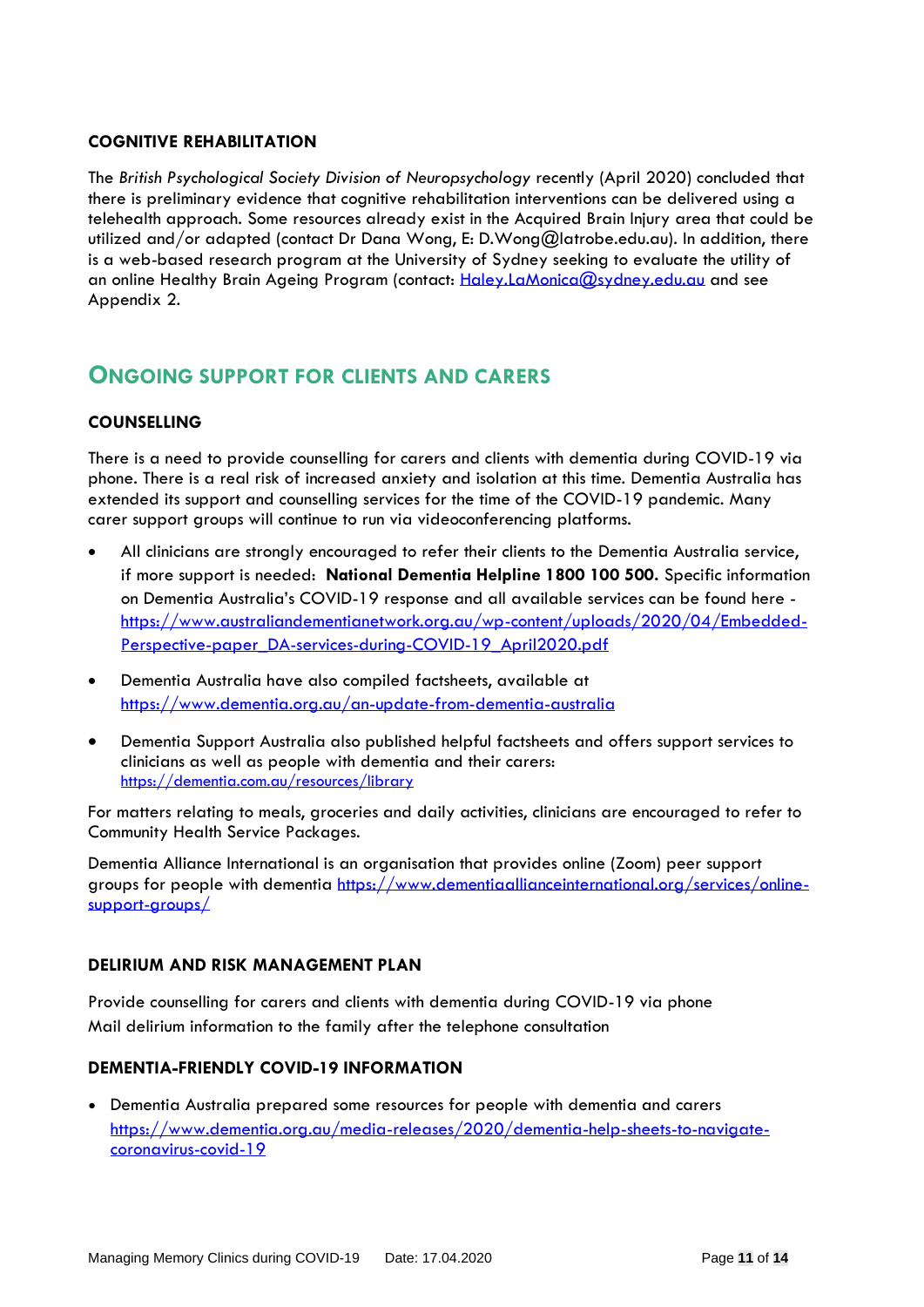### **DEMENTIA FRIENDLY INTRODUCTION TO TECHNOLOGY USE**

- American Recovery Connection and Prof Jamie Azios (Lafayette University, Louisiana) put together accessible step-by-step instructions for using Zoom
	- <https://cloudstore.aarnet.edu.au/plus/s/2Jh6DHWI038N23h> (mobile devices)
	- https://cloudstore.aarnet.edu.au/plus/s/nBES5KSbtt8ZmPZ (computer)

### <span id="page-11-0"></span>**SUPPORT FOR MEMORY CLINIC STAFF**

Clinicians might like to form a peer-support group with times allocated for peer-support in relation to COVID-19 and telehealth. We are currently in the process of setting this up and will publish the times on [https://www.australiandementianetwork.org.au/memory-clinics-network/.](https://www.australiandementianetwork.org.au/memory-clinics-network/)

<span id="page-11-1"></span>Webinars: Australian Psychological Society, British Psychological Society, American Psychological Society etc.

### **ACKNOWLEDGEMENTS**

This perspectives paper was compiled via a meeting of national stakeholders and further email consultations. The group comprised:

**1. The steering committee of ADNeT Memory Clinics**

*Prof Sharon Naismith (Chair), Prof Perminder Sachdev (Co-Chair), Dr Inga Mehrani, Dr Nicole Kochan, Prof. Susan Kurrle, A/Prof Lee-Fay Low, Ms. Kaele Stokes (Dementia Australia), Ms. Deborah Remfry (ADNeT Consumer Representative)*

#### **2. National stakeholders**

- Neurology: *Dr Jane Alty (TAS), A/Prof Rebekah Ahmed (NSW)*
- Psychology: *Dr Leander Mitchell (QLD), Dr Wendy Kelso (VIC), Dr Kate Smith (WA)*
- Geriatrics: *Dr Shirantha Adikah (QLD)*
- *Psychiatry: Dr Sarah Farrand (VIC)*
- Occupational Therapy: *Ms Elizabeth Rand (VIC)*
- Nursing: *Ms Judy Deimel (SA), Ms Therese Woodward (NSW)*
- Neuroscience: *Dr Hamid Sohrabi (WA)*
- Speech Pathology: *Kym Torresi* (VIC)
- Rehabilitation Physician: *Prof Maria Crotty*

Support with the preparation of Appendix documents was provided by *Ms Katrina Fyfe, ADNeT-Memory Clinics (WA)*.

Support with the preparation of this documents for publication on the ADNeT website and other channels was provided by *Ms Amanda Place* (ADNeT-communications).

*Disclaimer: This perspectives paper is intended to be an approximate guide for clinicians working in the field and is not intended to replace any advice given by local Health districts or government departments on management of patients during Covid-19.*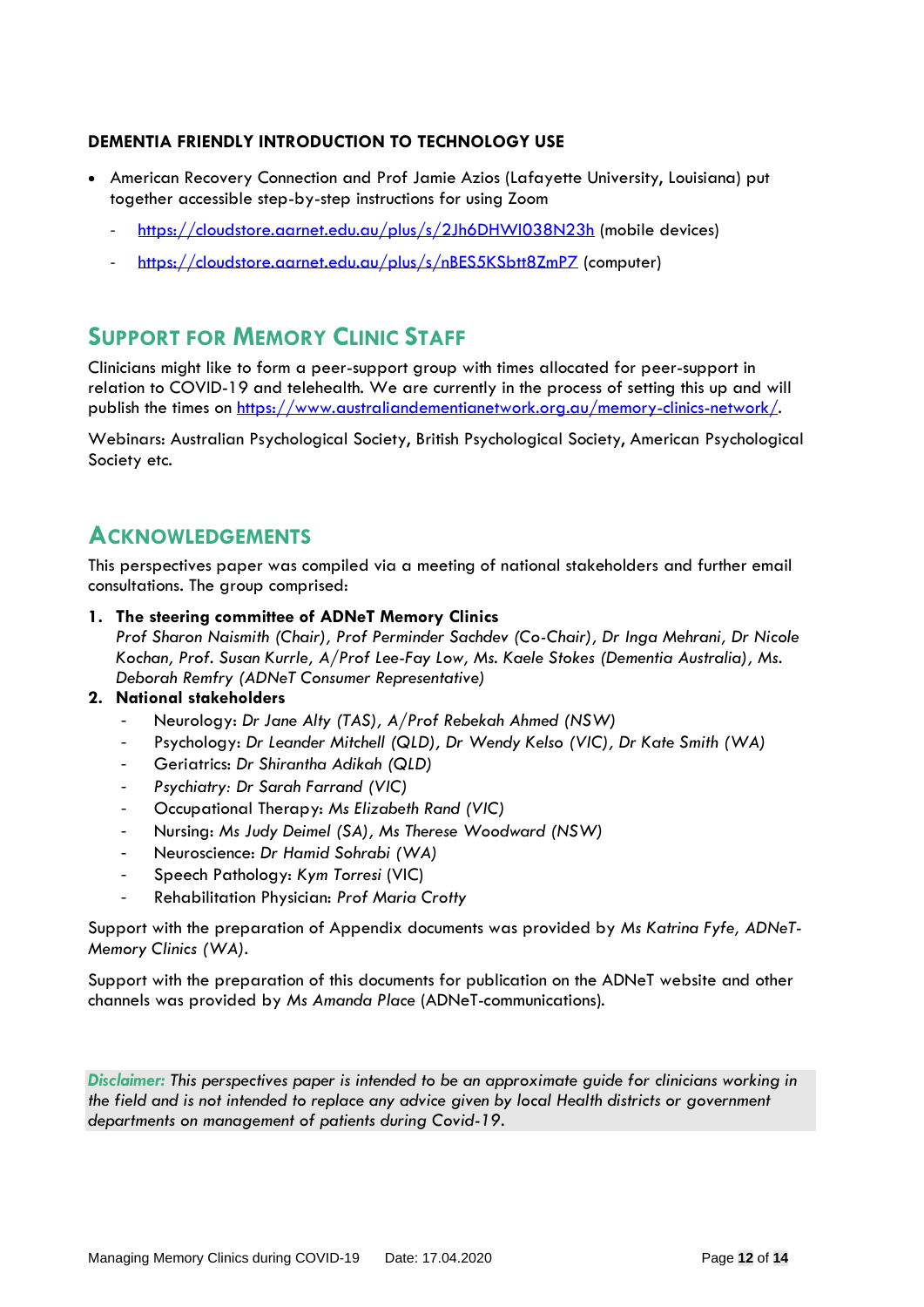## <span id="page-12-0"></span>**APPENDIX 1 - MOCA ADAPTATIONS**

See:<https://mailchi.mp/mocatest/remote-moca-testing?e=e2e6093124>

### **VALIDATION STUDIES:**

- Brearly, T.W., Shura, R.D., Martindale, S.L., Lazowski, R.A., Luxton, D.D., Shenal, B. V. & Rowland, J. A. (2017). Neuropsychological Test Administration by Videoconference: A Systematic Review and Meta-Analysis. Neuropsychology Review. 27 (174-186). DOI 10.1007/s11065-017-9349-1
- Comparing face-to-face and videoconference [completion of the Montreal Cognitive Assessment \(MoCA\) in](https://www.ncbi.nlm.nih.gov/pubmed/31813317)  [community-based survivors of stroke.](https://www.ncbi.nlm.nih.gov/pubmed/31813317) Chapman JE, Cadilhac DA, Gardner B, Ponsford J, Bhalla R, Stolwyk RJ. J Telemed Telecare. 2019 Dec 9:1357633X19890788.
- Cullum, M., Weiner, M., Gehrmann, H & Hynan, L. (2006). Feasibility of Telecognitive Assessment in Dementia. *Assessment*.13(4): 385-90 DOI[:10.1177/1073191106289065](https://doi.org/10.1177/1073191106289065)
- Cullum, M., Hynan, L.S., Grosch, M., Parikh, M. & Weiner, M.F. (2014). Teleneuropsychology: Evidence for Video Teleconference Based Neuropsychological Assessment. J Int Neuropsychol Soc, 20(10): 1028-1033. doi:10.1017/S1355617714000873.
- Galusha-Glasscock JM**,** Horton, D., Weiner, M. & Cullum, CM. (2015). Video Teleconference Administration of the Repeatable Battery for the Assessment of Neuropsychological Status. *Archives of Clinical Neuropsychology*. 31(1): 8-11 DOI: [10.1093/arclin/acv058](http://doi.org/10.1093/arclin/acv058)
- Search articles by 'Daniel K Horton'A Validation Study of the Remotely Administered Montreal Cognitive [Assessment Tool in the Elderly Japanese Population.](https://www.ncbi.nlm.nih.gov/pubmed/31746697) Iiboshi K, Yoshida K, Yamaoka Y, Eguchi Y, Sato D, Kishimoto M, Funaki K, Mimura M, Kishimoto T. Telemed J E Health. 2019 Nov 19. doi: 10.1089/tmj.2019.0134.
- [A feasibility study of conducting the Montreal Cognitive Assessment remotely in individuals with movement](https://www.mocatest.org/faq/)  [disorders.](https://www.mocatest.org/faq/) A Abdolahi, MT Bull, KC Darwin… – Health informatics …, 2016 – journals.sagepub.com Health Informatics J. 2016 Jun;22(2):304-11. doi: 10.1177/1460458214556373. Epub 2014 Nov 11.
- The reliability of the Montreal Cognitive Assessment using telehealth in a rural setting with veterans Nathaniel DeYoung, Brian V Shenal. First Published January 10, 2018.

#### Dear Colleagues

I hope you are doing well in the midst of this important Covid-19 Pandemic.

We have received a lot of requests to use a remote version of the MoCA to assess patients' cognition for clinical or research purposes. Here are a few options that have been validated to use for remote testing:

#### **Abbreviated Telephone Versions**

- 1. MoCA without the visual elements, scored out of 22. Cut-off: N ≥ 19
- You can download the Blind version of the MoCA from our website and administer it over the phone. Pendlebury et al. Stroke. 2013: 44:227-229.
- 2. Mini/5min MoCA Hong Kong version. 30 points. Wong et al. Stroke. 2015; 46(4): 1059-1064. Will be posted on the website shortly.
- 3. Mini/5min MoCA. Montreal version 15 points. Cut-off N ≥ 11. Nasreddine et al. Validated but not published yet. Test and Instructions will be posted on the website shortly as well as the initial validation results comparing the 5 min version to the full version.

#### Full MoCA via Audio-Visual Conference

Full version can be administered via Skype, Face Time, or Teleconference.

The rater proceeds as follows.

#### Identify yourself, from which clinic/institution and in which city you are located.

Tell the subject the purpose of your call, obtain their verbal consent to proceed and instruct them to get a white sheet of paper, a pencil and an eraser, and to isolate themselves in a quiet room. The rater shows the patient the visual section of the MoCA-See below (First 8 points)

Trails: Show them the Trail and say: "Please tell me where the arrow should go next to respect the pattern I am showing you"

Cube: Show them the cube and say: "Copy the cube" Clock: "Draw a clock. Put in all the numbers and set the time to 10 past 11."

Animal naming: "Tell me the name of these animals."

The rest of the test is done the same way as in the clinic except for the Orientation:

Date: "Look straight at the camera and tell me today's date, day of the week, month and year"

Place: "From what Clinic/Institution I am calling you from"

City: "What is the city in which our Clinic/institution is located?"